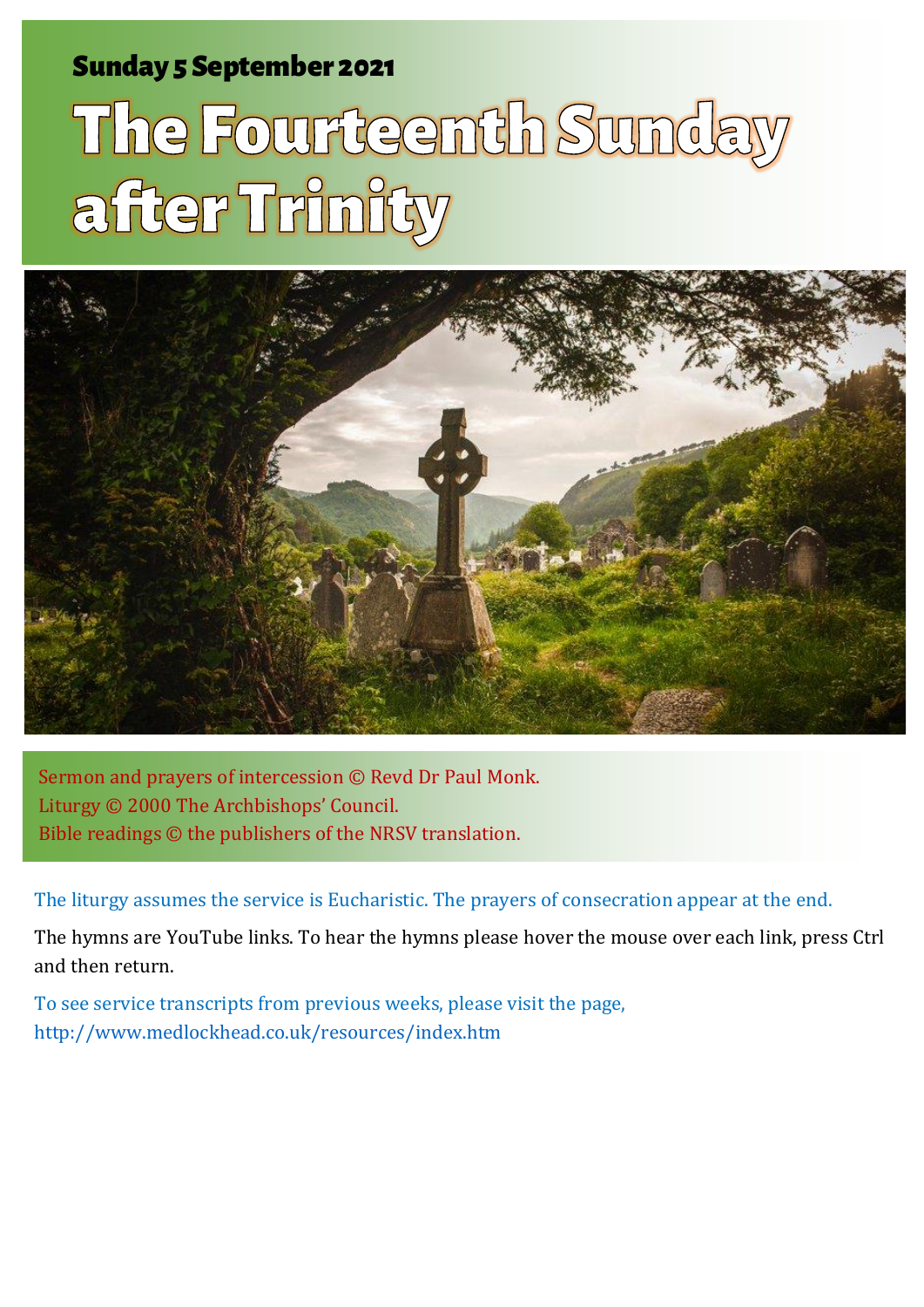#### **Introduction and welcome**

HYMN 1 **[One faith, one Church, one Lord](https://www.youtube.com/watch?v=esJ7WWqG-dI&t=28s)** (click on this link to hear the hymn)

#### **The Welcome**

In the name of the Father, and of the Son, and of the Holy Spirit

All **Amen.**

The Lord be with you

All **And also with you.**

#### **The Preparation**

All **Almighty God,**

**to whom all hearts are open, all desires known, and from whom no secrets are hidden: cleanse the thoughts of our hearts by the inspiration of your Holy Spirit, that we may perfectly love you, and worthily magnify your holy name; through Christ our Lord. Amen.**

Our Lord Jesus Christ said:

The first commandment is this: 'Hear, O Israel, the Lord our God is the only Lord. You shall love the Lord your God with all your heart, with all your soul, with all your mind, and with all your strength.'

And the second is this: 'Love your neighbour as yourself.' There is no other commandment greater than these. On these two commandments hang all the law and the prophets.

#### All **Amen. Lord, have mercy.**

God so loved the world that he gave his only Son Jesus Christ to save us from our sins, to be our advocate in heaven, and to bring us to eternal life. Therefore, let us confess our sins in penitence and faith, firmly resolved to keep God's commandments and to live in love and peace with all.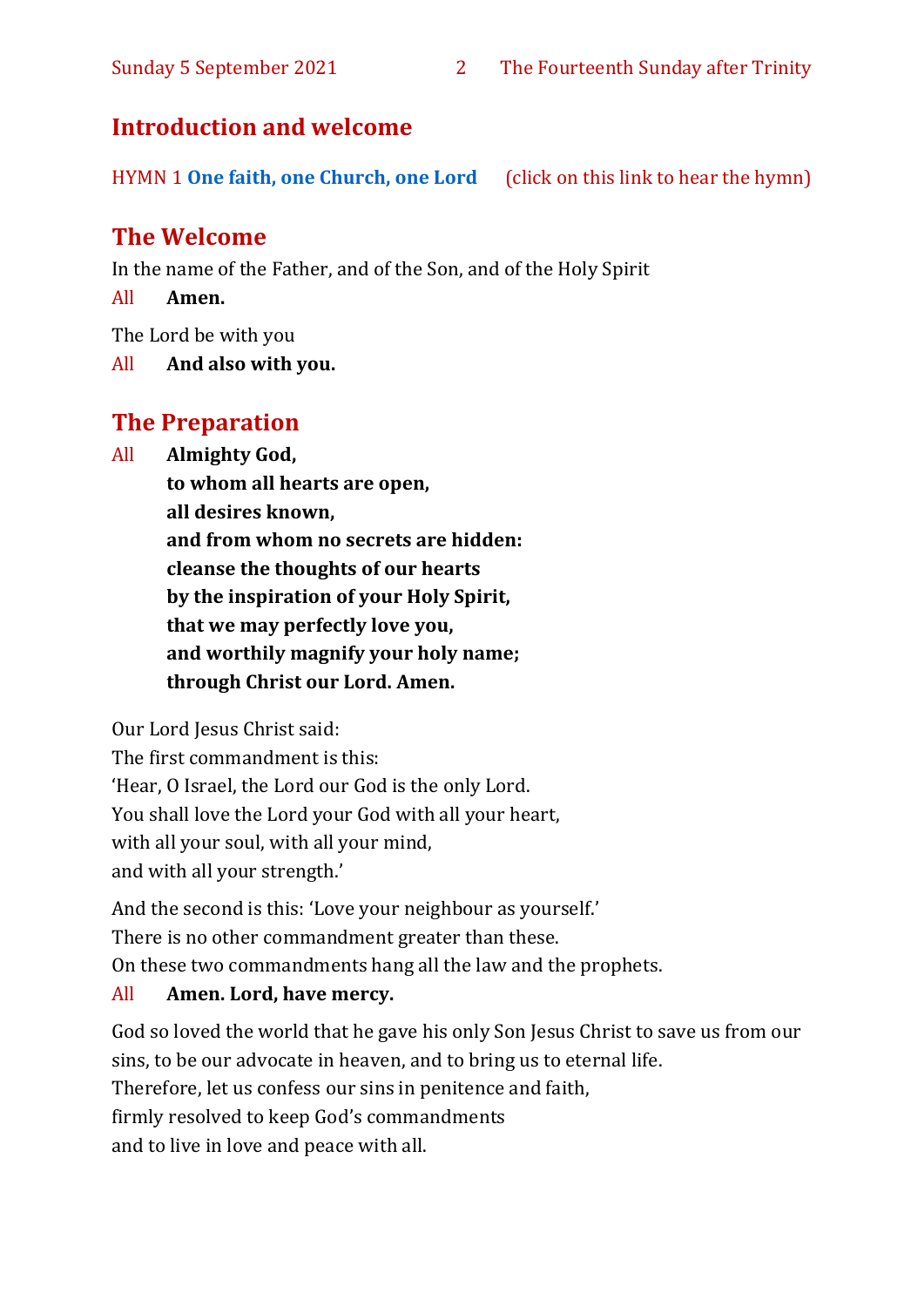All **Almighty God, our heavenly Father, we have sinned against you and against our neighbour in thought and word and deed, through negligence, through weakness, through our own deliberate fault. We are truly sorry and repent of all our sins. For the sake of your Son Jesus Christ, who died for us, forgive us all that is past and grant that we may serve you in newness of life to the glory of your name. Amen.**

Almighty God,

who forgives all who truly repent, have mercy upon you, pardon and deliver you from all your sins, confirm and strengthen you in all goodness, and keep you in life eternal; through Jesus Christ our Lord. All **Amen.**

#### **The Gloria**

This Gloria is sung to the tune of 'Cwm Rhondda'. Click **[here](about:blank)** for the tune.

All **Glory be to God in Heaven, Songs of joy and peace we bring, Thankful hearts and voices raising, To creation's Lord we sing. Lord we thank you, Lord we praise you, Glory be to God our King: Glory be to God our King. Lamb of God, who on our shoulders, Bore the load of this world's sin; Only Son of God the Father, You have brought us peace within. Lord, have mercy, Christ have mercy,**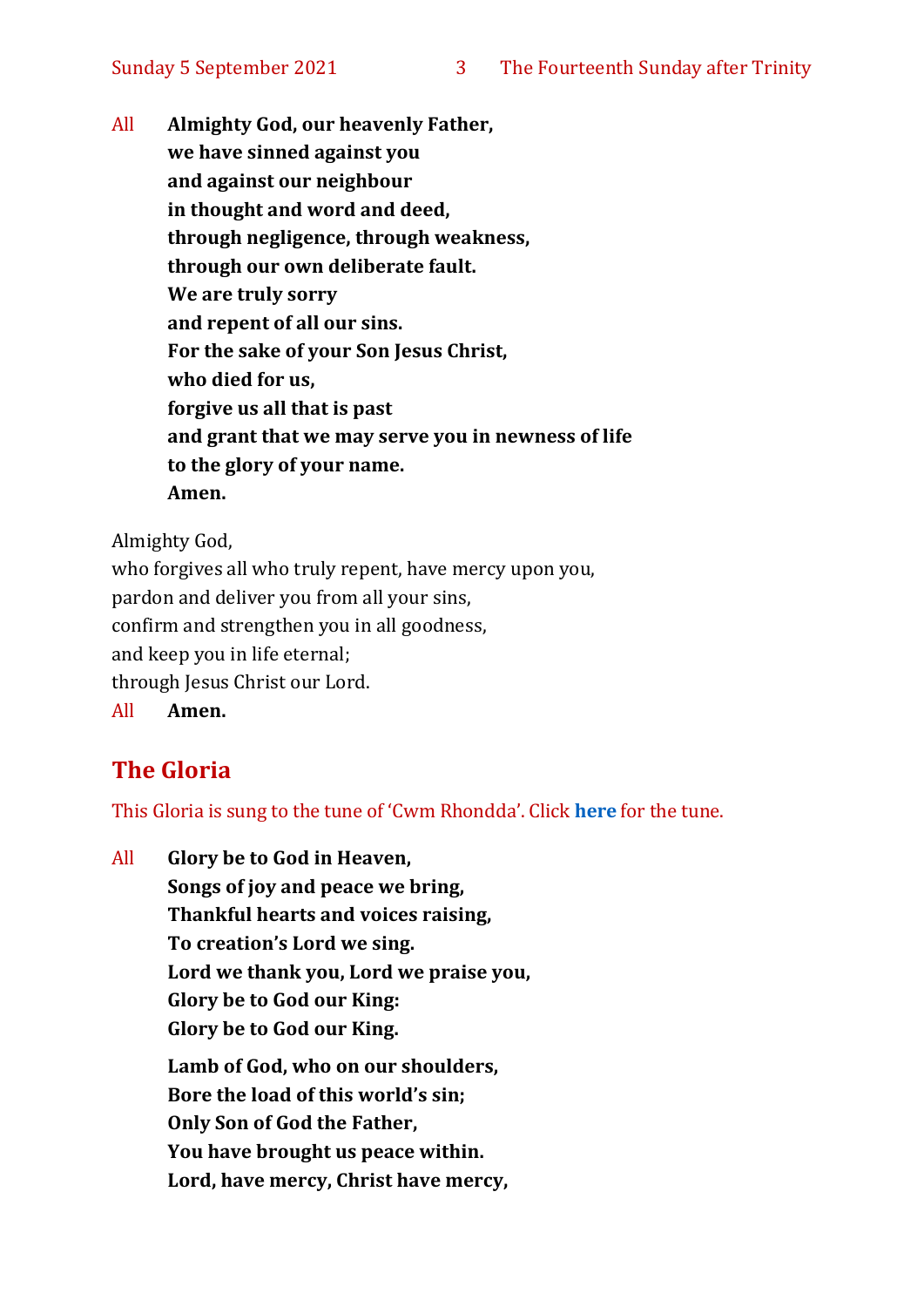**Now your glorious reign begin: Now your glorious reign begin.**

**You O Son of God are Holy, You we praise with one accord. None in heav'n or earth is like you, Only you are Christ the Lord. With the Father and the Spirit, Ever worshipped and adored: Ever worshipped and adored.**

#### **The Collect for the Fourteenth Sunday after Trinity**

Merciful God, your Son came to save us and bore our sins on the cross: may we trust in your mercy and know your love, rejoicing in the righteousness that is ours through Jesus Christ our Lord. All **Amen.**

#### **First reading**

A reading from the Book of Proverbs

A good name is to be chosen rather than great riches, and favor is better than silver or gold. <sup>2</sup>The rich and the poor have this in common:

<sup>8</sup>Whoever sows injustice will reap calamity, and the rod of anger will fail. <sup>9</sup>Those who are generous are blessed, for they share their bread with the poor.

<sup>22</sup>Do not rob the poor because they are poor, or crush the afflicted at the gate; <sup>23</sup>for the Lord pleads their cause and despoils of life those who despoil them. *Proverbs 22:1–2, 8–9, 22–23*

This is the Word of the Lord

All **Thanks be to God.**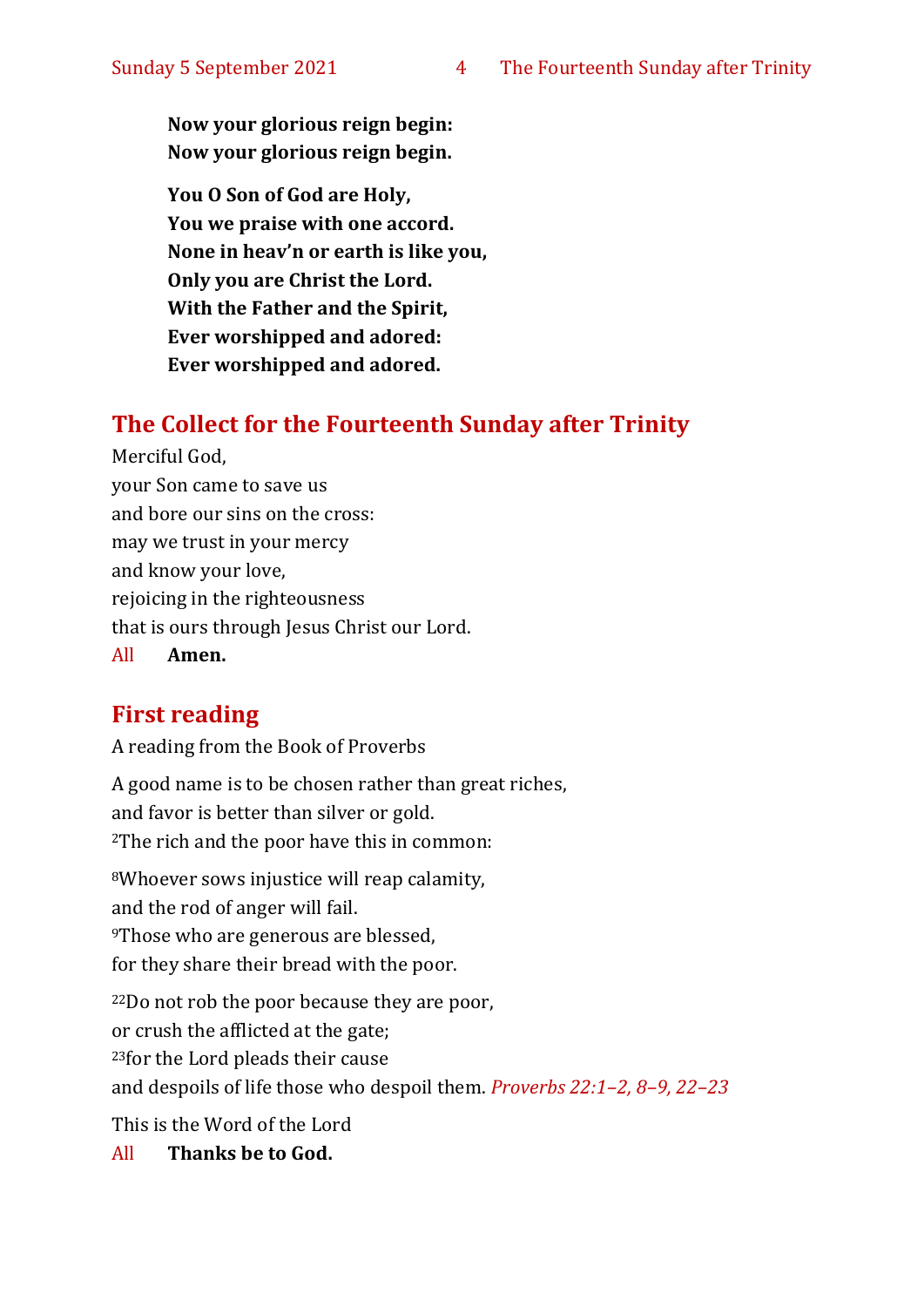#### **Second reading**

A reading from the Letter of St James

My brothers and sisters, do you with your acts of favoritism really believe in our glorious Lord Jesus Christ? For if a person with gold rings and in fine clothes comes into your assembly, and if a poor person in dirty clothes also comes in, and if you take notice of the one wearing the fine clothes and say, 'Have a seat here, please,' while to the one who is poor you say, 'Stand there,' or, 'Sit at my feet,' have you not made distinctions among yourselves, and become judges with evil thoughts? Listen, my beloved brothers and sisters. Has not God chosen the poor in the world to be rich in faith and to be heirs of the kingdom that he has promised to those who love him? But you have dishonored the poor. Is it not the rich who oppress you? Is it not they who drag you into court? Is it not they who blaspheme the excellent name that was invoked over you?

You do well if you really fulfill the royal law according to the scripture, 'You shall love your neighbor as yourself.' But if you show partiality, you commit sin and are convicted by the law as transgressors. For whoever keeps the whole law but fails in one point has become accountable for all of it.

What good is it, my brothers and sisters, if you say you have faith but do not have works? Can faith save you? If a brother or sister is naked and lacks daily food, and one of you says to them, 'Go in peace; keep warm and eat your fill,' and yet you do not supply their bodily needs, what is the good of that? So faith by itself, if it has no works, is dead. *James 2:1–10, 14–17*

This is the Word of the Lord

All **Thanks be to God.**

HYMN 2 **[A new commandment](https://www.youtube.com/watch?v=_0A5T9sD8Ug)** (please click on this link to hear the hymn)

#### **Gospel reading**

Hear the Gospel of our Lord Jesus Christ according to Mark All **Glory to you O Lord.**

From there [Jesus] set out and went away to the region of Tyre. He entered a house and did not want anyone to know he was there. Yet he could not escape notice, but a woman whose little daughter had an unclean spirit immediately heard about him, and she came and bowed down at his feet. Now the woman was a Gentile, of Syrophoenician origin. She begged him to cast the demon out of her daughter. He said to her, 'Let the children be fed first, for it is not fair to take the children's food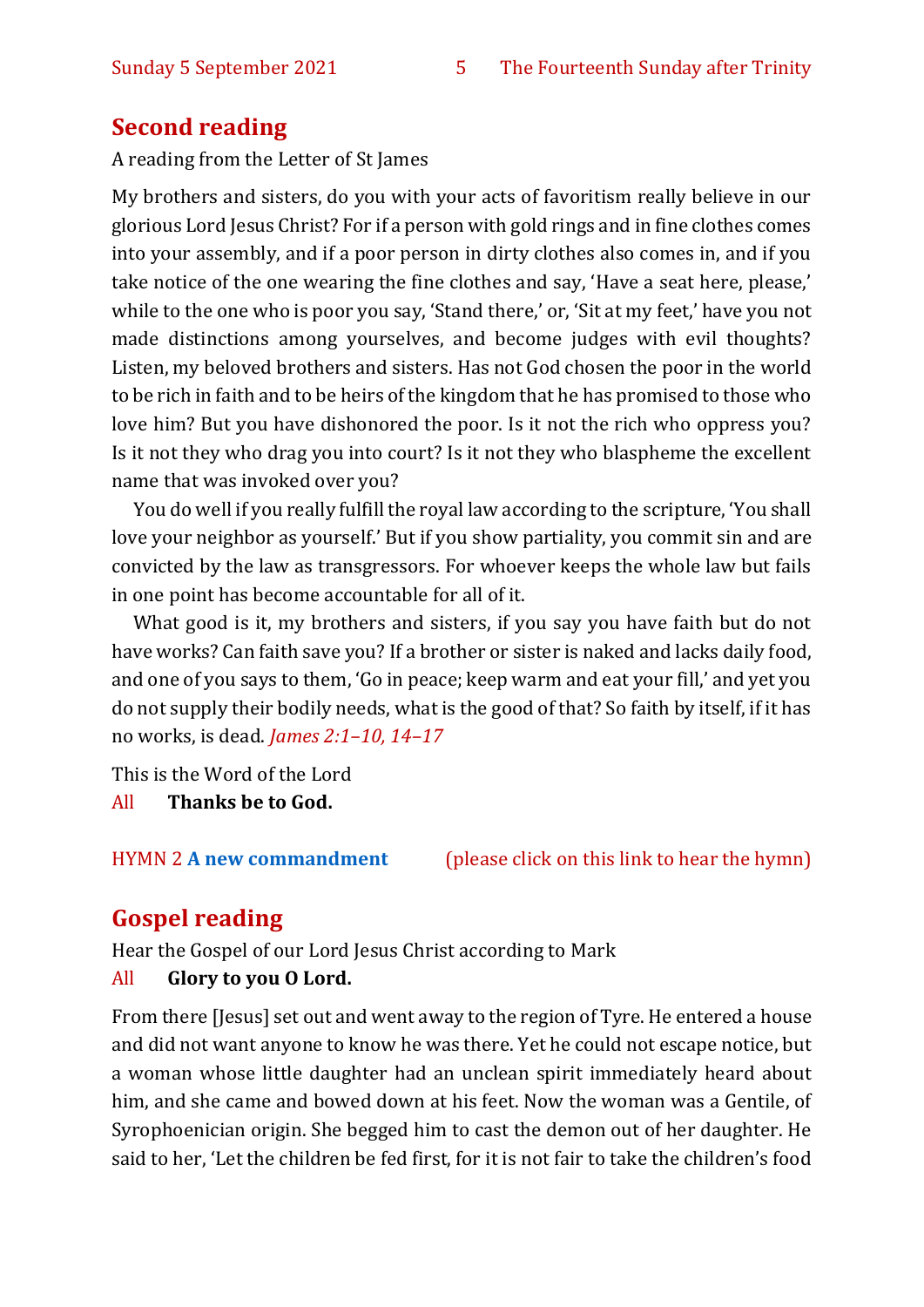and throw it to the dogs.' But she answered him, 'Sir, even the dogs under the table eat the children's crumbs.' Then he said to her, 'For saying that, you may go—the demon has left your daughter.' So she went home, found the child lying on the bed, and the demon gone.

Then he returned from the region of Tyre and went by way of Sidon towards the Sea of Galilee, in the region of the Decapolis. They brought to him a deaf man who had an impediment in his speech; and they begged him to lay his hand on him. He took him aside in private, away from the crowd, and put his fingers into his ears, and he spat and touched his tongue. Then looking up to heaven, he sighed and said to him, 'Ephphatha,' that is, 'Be opened.' And immediately his ears were opened, his tongue was released, and he spoke plainly. Then Jesus ordered them to tell no one; but the more he ordered them, the more zealously they proclaimed it. They were astounded beyond measure, saying, 'He has done everything well; he even makes the deaf to hear and the mute to speak.' *Mark 7:24–37*

This is the Gospel of the Lord

All **Praise to you O Christ.** 

#### **Sermon**

I wonder if you remember where you were when you heard that the twin towers in New York had been attacked and planes had slammed into two skyscrapers which were burning and disintegrating? I wonder if you remember where you were when you heard that President Kennedy had been killed? In such cases, we remember these incidents because they completely changed the world. These events changed the world so radically that *we* were changed and our lives were never the same again.

Well, let's look at today's Gospel. I wonder if you remember where you were when you first read this passage and realised it's a record of another and even greater before-and-after moment.

Let's be frank: today's Gospel passage is odd. It begins with Jesus encountering a woman who asks him for a miracle—her daughter is poorly and, we imply, very sick indeed. Jesus refuses her, which seems out of character to say the least. She answers back and he changes his mind. Jesus then heals the girl. We're seeing Jesus rewrite the rules. Let's explore that idea.

The woman is described as 'Syrophoenician' so she is a foreigner, a gentile. A Jewish man was forbidden to even talk to her let alone enter her home, eat with her … in any way engage with her. That's why Jesus is apparently rude at the start of the story. He's telling her to go away, as a Jewish man is instructed to do. It's only then that the first miracle occurs. And it occurs before the healing.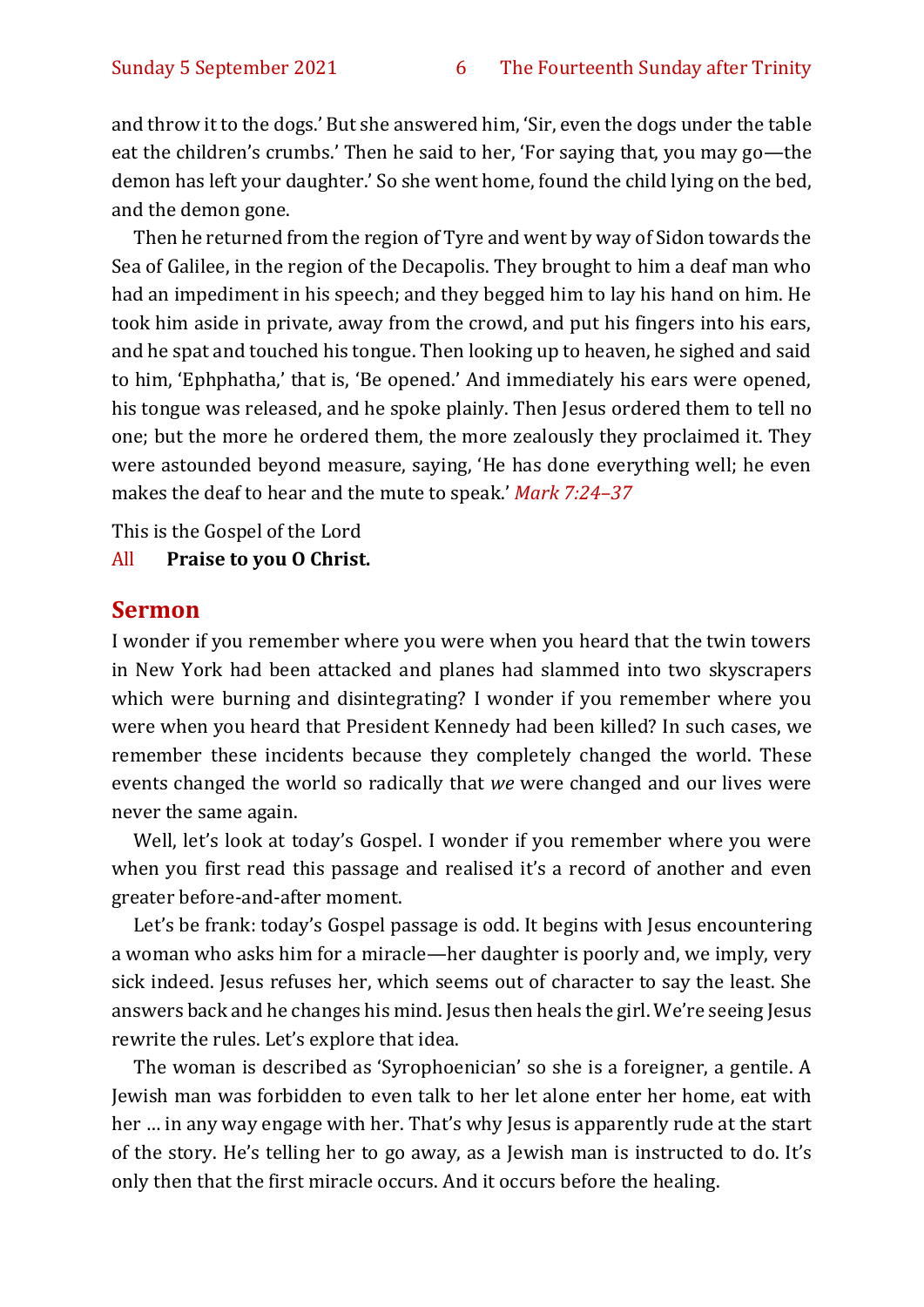The word 'miracle' means that God has intervened. This first miracle occurs when Jesus changes his mind. At the start of the passage Jesus tells the woman that she comes from a different race from him and therefore he—the Son and Man and Son of God—has no remit to help her. He thinks his mission is to the Jewish people alone. This view is not even scriptural because the prophets labour the point all the way through the Old Testament. Indeed, the first covenant in Scripture (the covenant with Noah) is made between God 'and *all* peoples.' God reminds Jesus of this truth and tells him that he must listen to her as his mission is for everyone. God intervened so Jesus could see the richness of his mission to the whole world.

We now look briefly at the background. Why this change now? The passage tells us that Jesus is walking through the region of Tyre. He's therefore walking on Gentile soil, which is forbidden. He's doing so, the passage implies, because he's afraid of being recognised back home. We see Jesus out of his comfort zone. Only then does God intervene: he inspires a woman to accost Jesus. It's while she's talking to Jesus that God has a chance to break into his consciousness. That's how Jesus realises that the view he's inherited is wrong and therefore sinful.

Today's passage describes the moment when Jesus the man grows into Jesus the Messiah for all. Beforehand, he is fallible and afterwards, Jesus is more in tune with God. That's why Jesus changes tack and does what the woman asks of him. He has repented and changed.

The implications are vast. God is telling Jesus that his mission is not to the Jews alone but to everyone: explicitly Jew and gentile, male and female; but also by implication young and old, educated and illiterate, … , in short, for everyone. The Gospel is for everyone. Heaven is therefore full of people of every colour of skin, from every background, with those who (on earth) spoke every possible language.

Next, we notice how today's passage occurs immediately after the Pharisees sponsor a debate about what is clean and unclean—we discussed those themes last week. And, straight after today's passage, Jesus feeds four thousand people (and it's inconceivable that all of them were Jews). The story is therefore exploring the difference between God's idea of clean and ours.

In the following weeks we see Jesus walk outside the confines of Palestine once more and is Transfigured: he demonstrates God as his own flesh shines ablaze with spiritual perfection. We see the pattern that he leaves his comfort zone and God speaks to Him.

Today's passage occurs more or less half-way through Mark's Gospel. Beforehand, God is thought of as parochial and Jewish; but after these stories God is shown to be for everyone. Today's Gospel reading is therefore a source of profound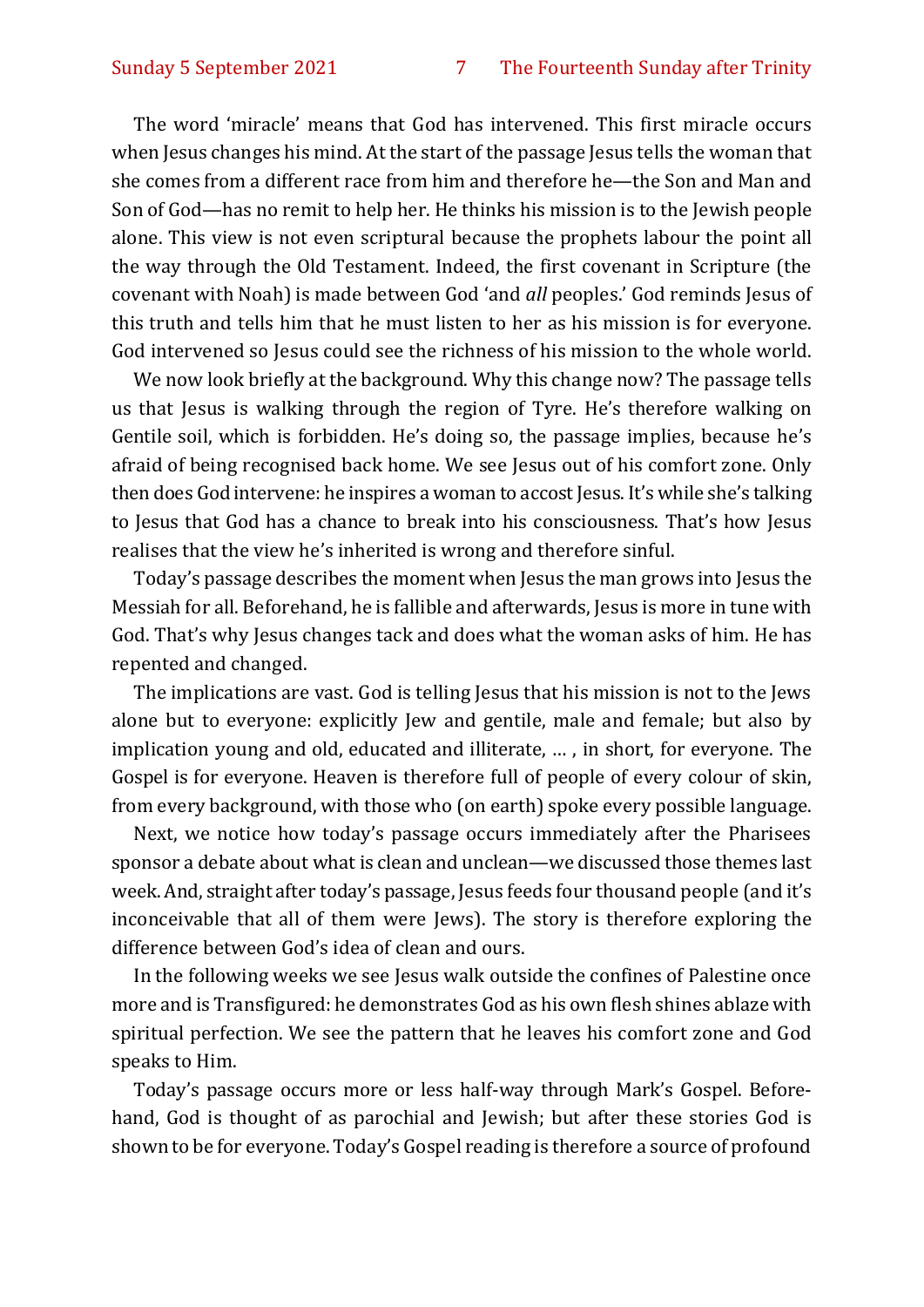hope and comfort. It says that God doesn't mind if we come from a different group or tribe to Jesus. No background stops us feeling his love. We only need to follow him.

Today's passage also means that, as Jesus' representatives here on earth, we can either follow him or reproduce the same mistake and only engage with people like us. It's suggesting that we may be called to leave our own comfort zones and talk to those we consider to be outsiders. It may be racial difference as symbolised by the colour of a skin or the accent or the language. It may be lifestyle, as implied (in the Letter from St James) by smell—yesterday's food or dirty skin. It may be anything from sexuality, creed, or politics. No: as St Paul says, 'In Christ there is no longer Jew nor Greek, male nor female' and so on. Perhaps we should remember the phrase that began today's service: 'God so loved the world …' The world! The *whole* world! God loves everyone and He expects us to explore that love by sharing it also sharing with everyone.

To conclude: I wonder if you remember where you were when you heard the outrageous idea that God loves everyone and that God expects us to share His love for us with everyone regardless of anything. Remember that you heard it here first.

#### **The Creed**

Do you believe and trust in God the Father, the source of all being and life, the one for whom we exist?

#### All **We believe and trust in him.**

Do you believe and trust in God the Son, who took our human nature, died for us and rose again?

#### All **We believe and trust in him.**

Do you believe and trust in God the Holy Spirit, who gives life to the people of God and makes Christ known in the world?

#### All **We believe and trust in him.**

This is the faith of the Church.

All **This is our faith. We believe and trust in one God, Father, Son and Holy Spirit. Amen.**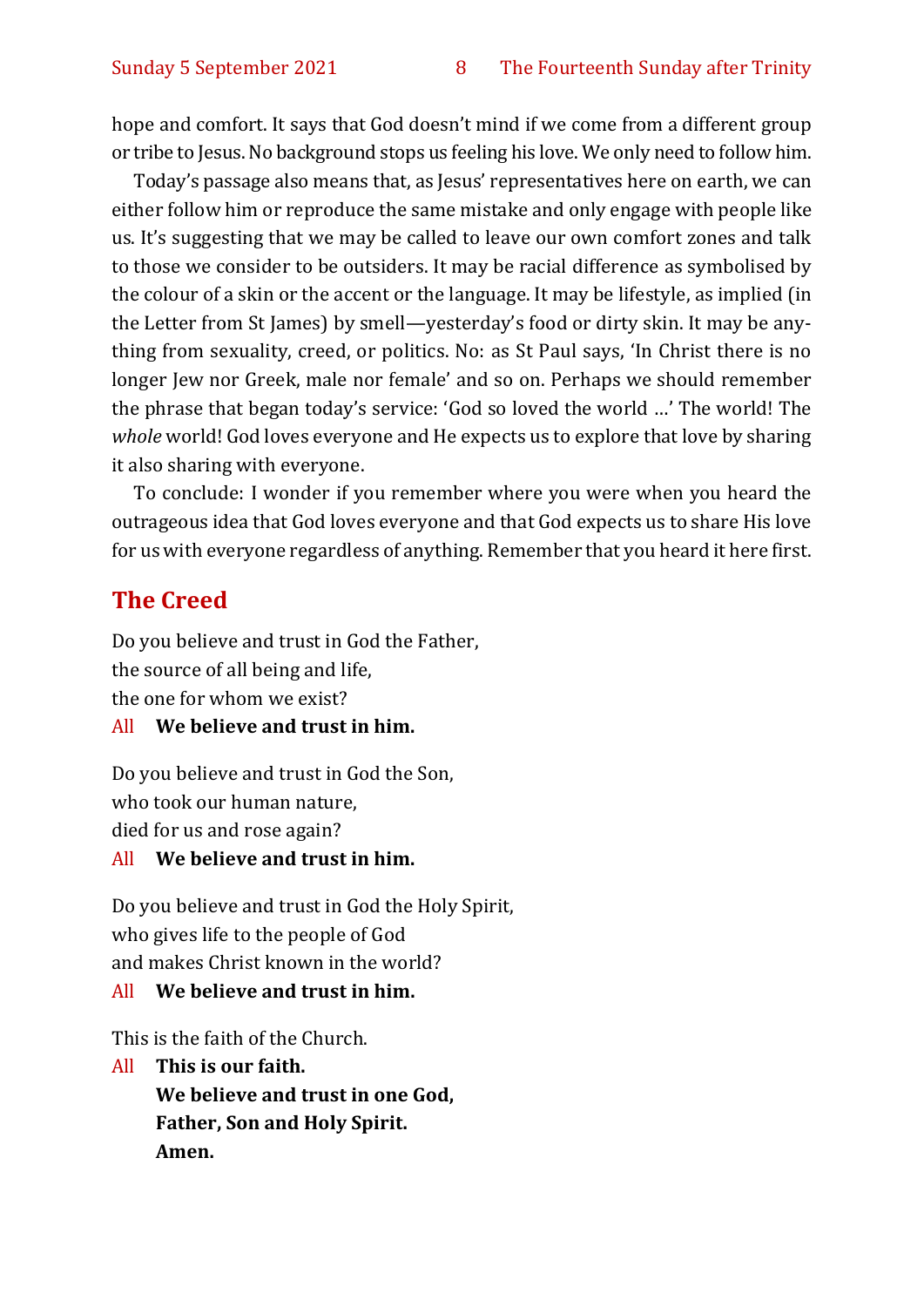#### **Prayers of intercession**

Loving Lord, Lord of all: we thank you that you came for everyone regardless of gender, age, background, sexuality, income, or creed. Help us to share your message of salvation and love.

Lord of love:

#### All **Hear our Prayer.**

We pray for our Churches: help us to make our Churches places of inclusion, togetherness and love. Help us to cleanse our Churches of intolerance and difference. Give us courage to change anything that excludes or scares.

Lord of love:

#### All **Hear our Prayer.**

We pray for our nation and the wider world: help us to make our country a better place. We ask you to intervene each time we respond as Jesus did at the start of today's Gospel story. Change us as you changed him. We pray for an end to all forms of nationalism. We pray for the people of Afghanistan.

Lord of love:

#### All **Hear our Prayer.**

We pray for ourselves: help us and heal us all prejudice and indifference. We pray for those suffering because of prejudice and indifference. And we pray for those we know who are ill in any way. We ask the Jesus who healed the little girl in today's Gospel story to heal them.

Lord of love:

#### All **Hear our Prayer.**

We pray for those who have died and for their families and friends. We remember those whose anniversary of death occurs about now.

Lord of love:

#### All **Hear our Prayer.**

Merciful Father,

All **accept these prayers for the sake of your Son, our Saviour Jesus Christ. Amen.**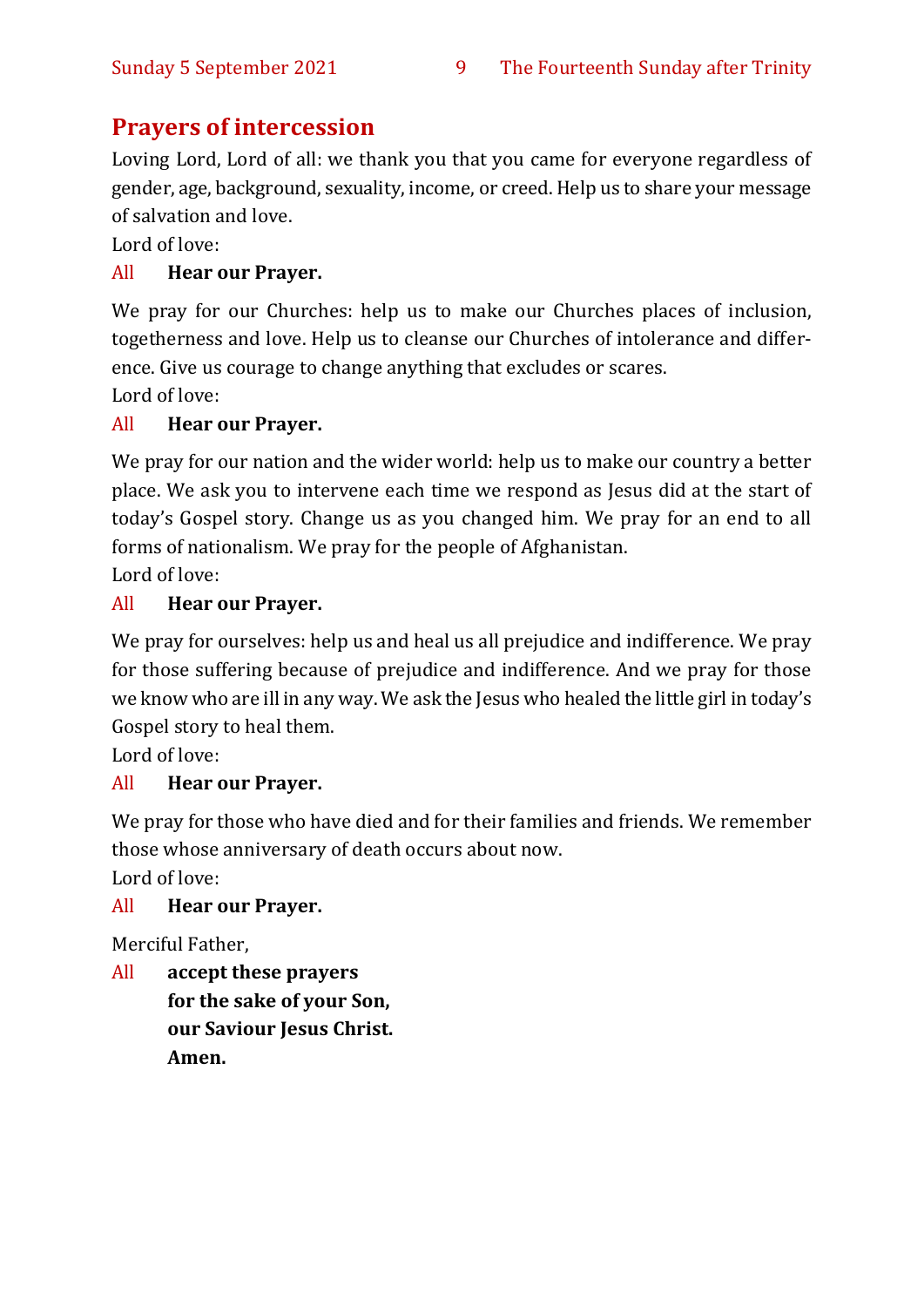#### **The peace**

Peace to you from God our heavenly Father. Peace from his Son Jesus Christ who is our peace. Peace from the Holy Spirit, the Life-giver

The peace of the Lord be always with you,

All **And also with you.**

HYMN 3 **[I am a new creation](https://www.youtube.com/watch?v=Kt0u2iwmuEA)** (please click on this link to hear the hymn)

The liturgy of the Communion Service appears below

# The Dismissal

The peace of God which passes all understanding, keep your hearts and minds in the knowledge and love of God, and of his Son Jesus Christ our Lord; and the blessing and the blessing of God almighty, the Father, the Son, and the Holy Spirit, be among you and remain with you always. and the blessing of God the Almighty: Father, Son, and Holy Spirit, be with you now and remain with you always. All **Amen.**

HYMN 4 **[Only by grace can we enter](https://www.youtube.com/watch?v=hv72Q23lIp0)** (please click on this link to hear the hymn)

Go in peace to love and serve the Lord.

All **In the name of Christ. Amen.**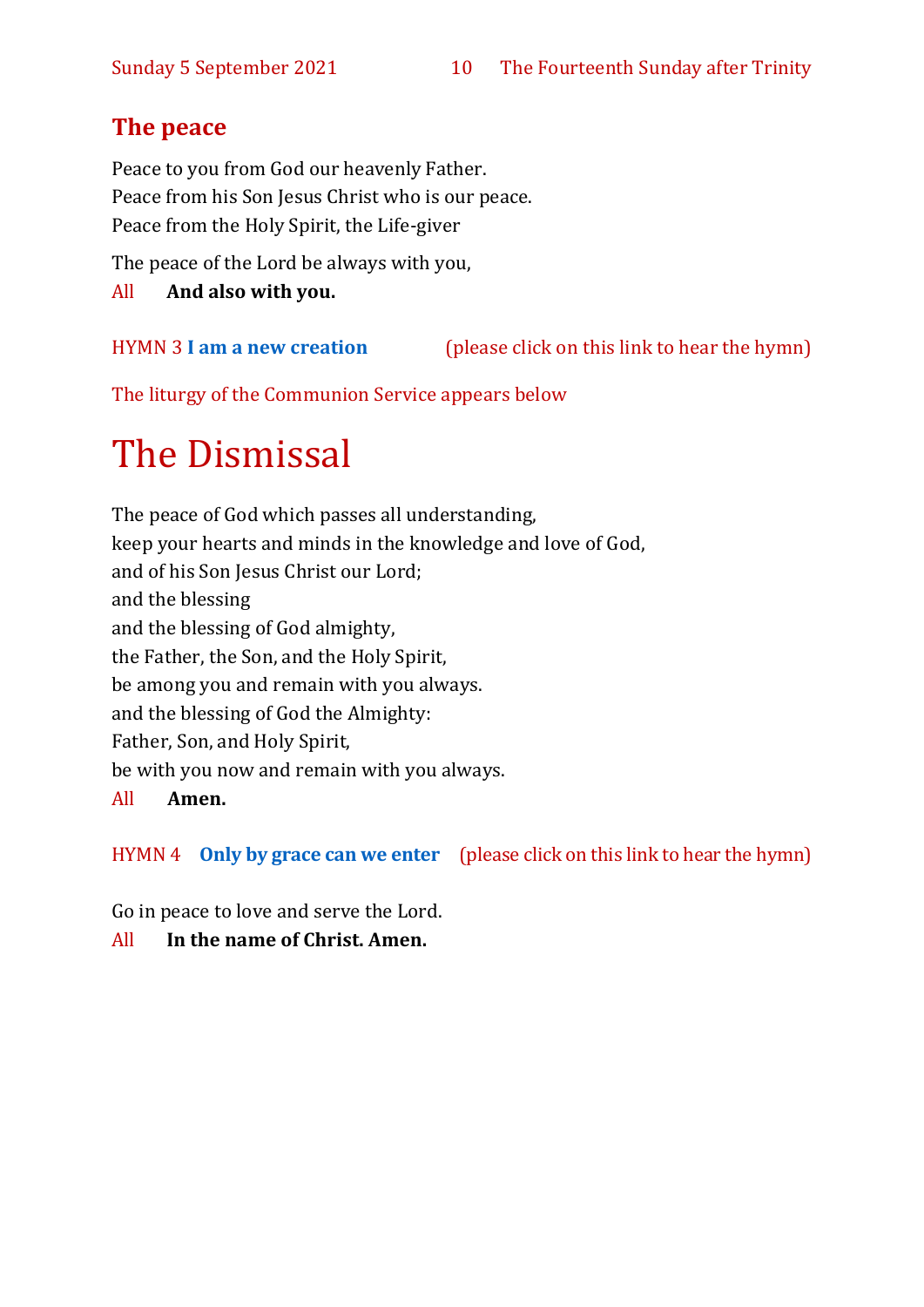## The Liturgy of the Sacrament

#### Eucharistic Prayer (prayer E)

The Lord be with you

#### All **and also with you.**

Lift up your hearts.

#### All **We lift them to the Lord.**

Let us give thanks to the Lord our God.

#### All **It is right to give thanks and praise.**

Father, you made the world and love your creation. You gave your Son Jesus Christ to be our Saviour. His dying and rising have set us free from sin and death. And so we gladly thank you, with saints and angels praising you, and saying,

All **Holy, holy, holy Lord, God of power and might, heaven and earth are full of your glory. Hosanna in the highest. Blessed is he who comes in the name of the Lord. Hosanna in the highest.**

We praise and bless you, loving Father, through Jesus Christ, our Lord; and as we obey his command, send your Holy Spirit, that broken bread and wine outpoured may be for us the body and blood of your dear Son.

On the night before he died he had supper with his friends and, taking bread, he praised you. He broke the bread, gave it to them and said: Take, eat; this is my body which is given for you; do this in remembrance of me.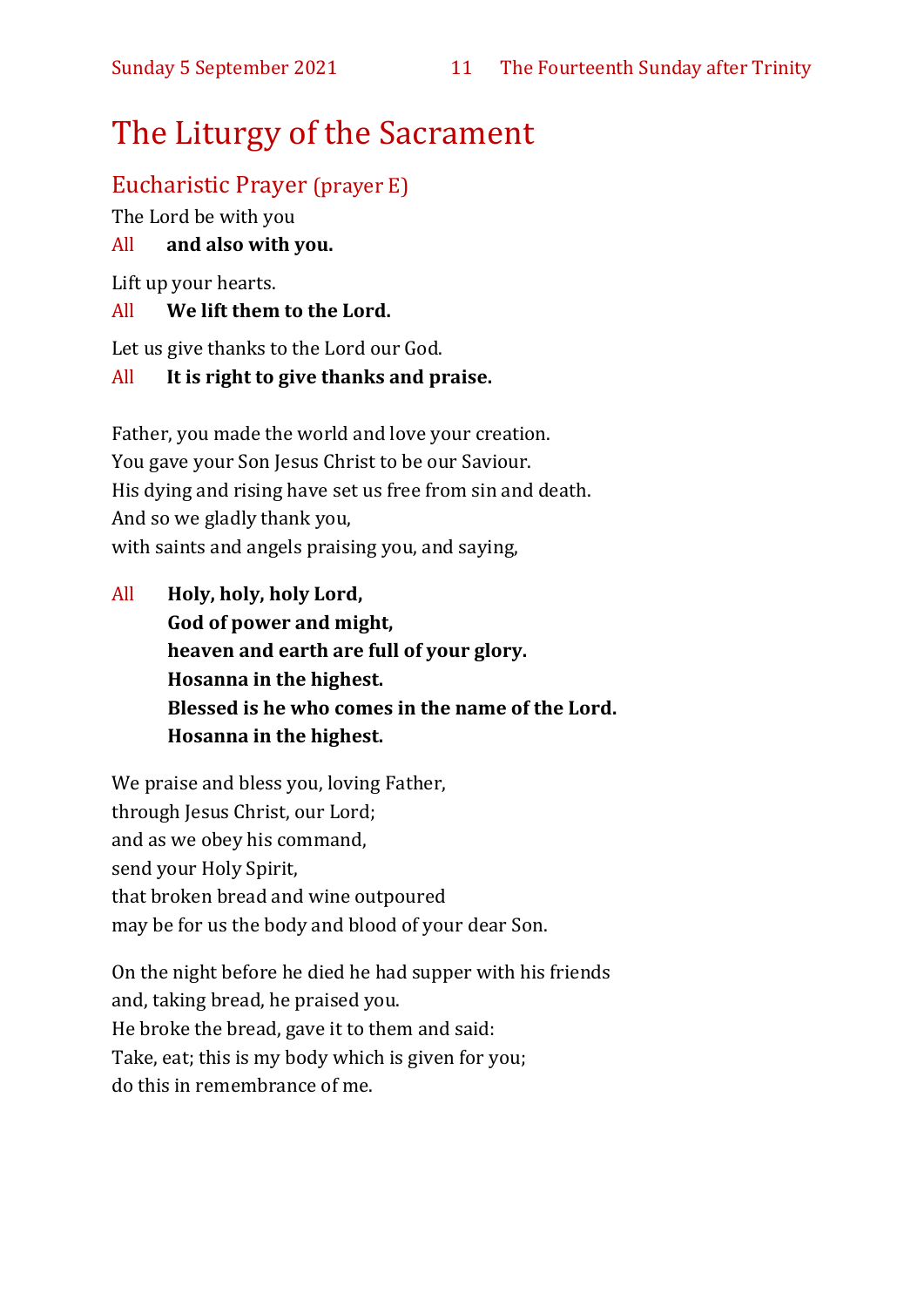When supper was ended he took the cup of wine. Again he praised you, gave it to them and said: Drink this, all of you; this is my blood of the new covenant, which is shed for you and for many for the forgiveness of sins. Do this, as often as you drink it, in remembrance of me.

So, Father, we remember all that Jesus did, in him we plead with confidence his sacrifice made once for all upon the cross.

Bringing before you the bread of life and cup of salvation, we proclaim his death and resurrection until he comes in glory.

Great is the mystery of faith:

#### All **Christ has died. Christ is risen. Christ will come again.**

Lord of all life, help us to work together for that day when your kingdom comes and justice and mercy will be seen in all the earth.

Look with favour on your people, gather us in your loving arms and bring us with all the saints to feast at your table in heaven.

Through Christ, and with Christ, and in Christ, in the unity of the Holy Spirit, all honour and glory are yours, O loving Father, for ever and ever.

All **Amen.**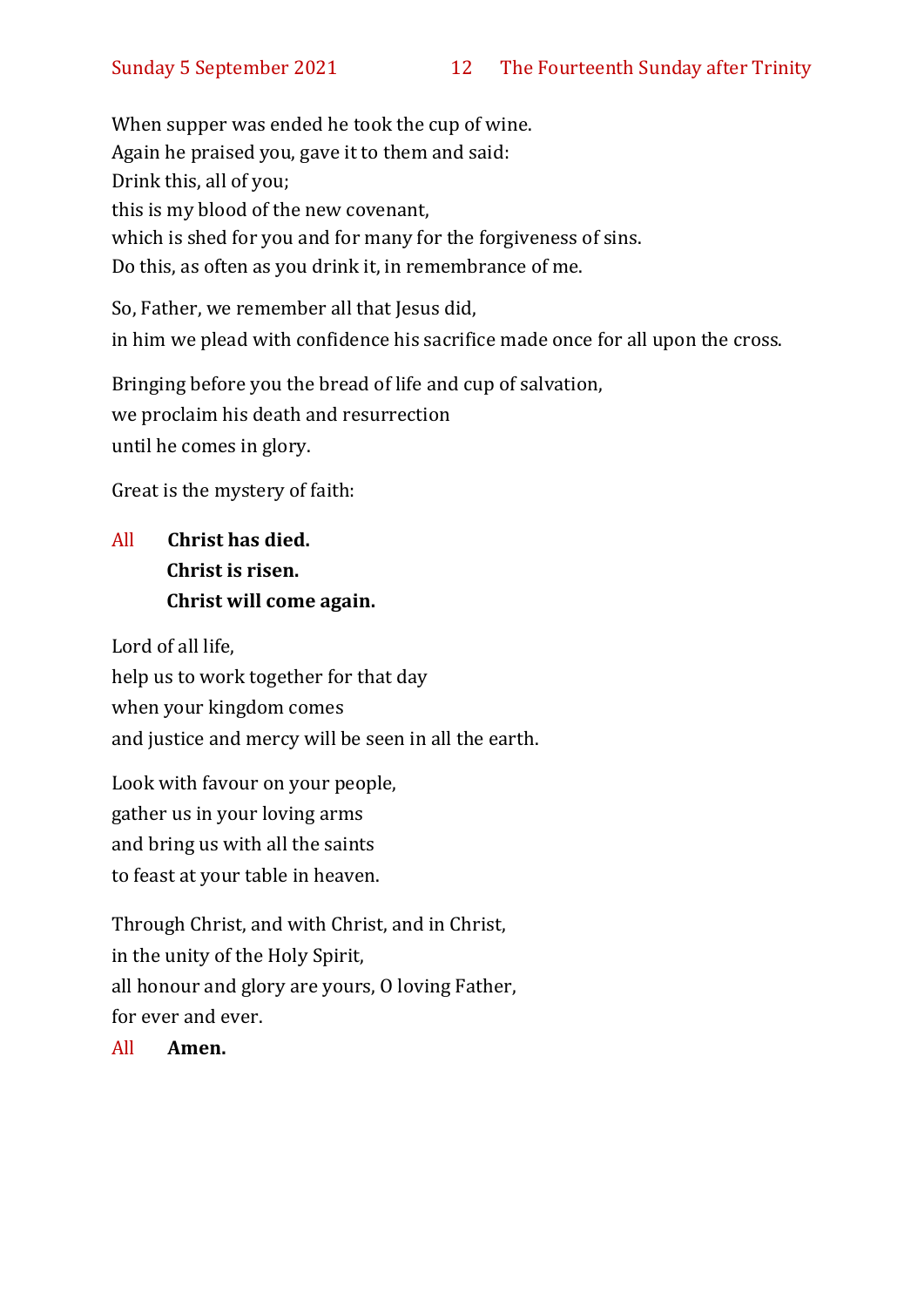#### The Lord's Prayer

As our Saviour taught us, so we pray

All **Our Father in heaven, hallowed be your name, your kingdom come, your will be done, on earth as in heaven. Give us today our daily bread. Forgive us our sins as we forgive those who sin against us. Lead us not into temptation but deliver us from evil. For the kingdom, the power,** 

**and the glory are yours now and for ever. Amen.**

#### Breaking of the Bread

We break this bread to share in the body of Christ.

- All **Though we are many, we are one body, because we all share in one bread.**
- All **Lamb of God,**

**you take away the sin of the world, have mercy on us.**

**Lamb of God, you take away the sin of the world, have mercy on us.**

**Lamb of God, you take away the sin of the world, grant us peace.**

Draw near with faith. Receive the body of our Lord Jesus Christ which he gave for you, and his blood which he shed for you. Eat and drink in remembrance that he died for you, and feed on him in your hearts by faith with thanksgiving.